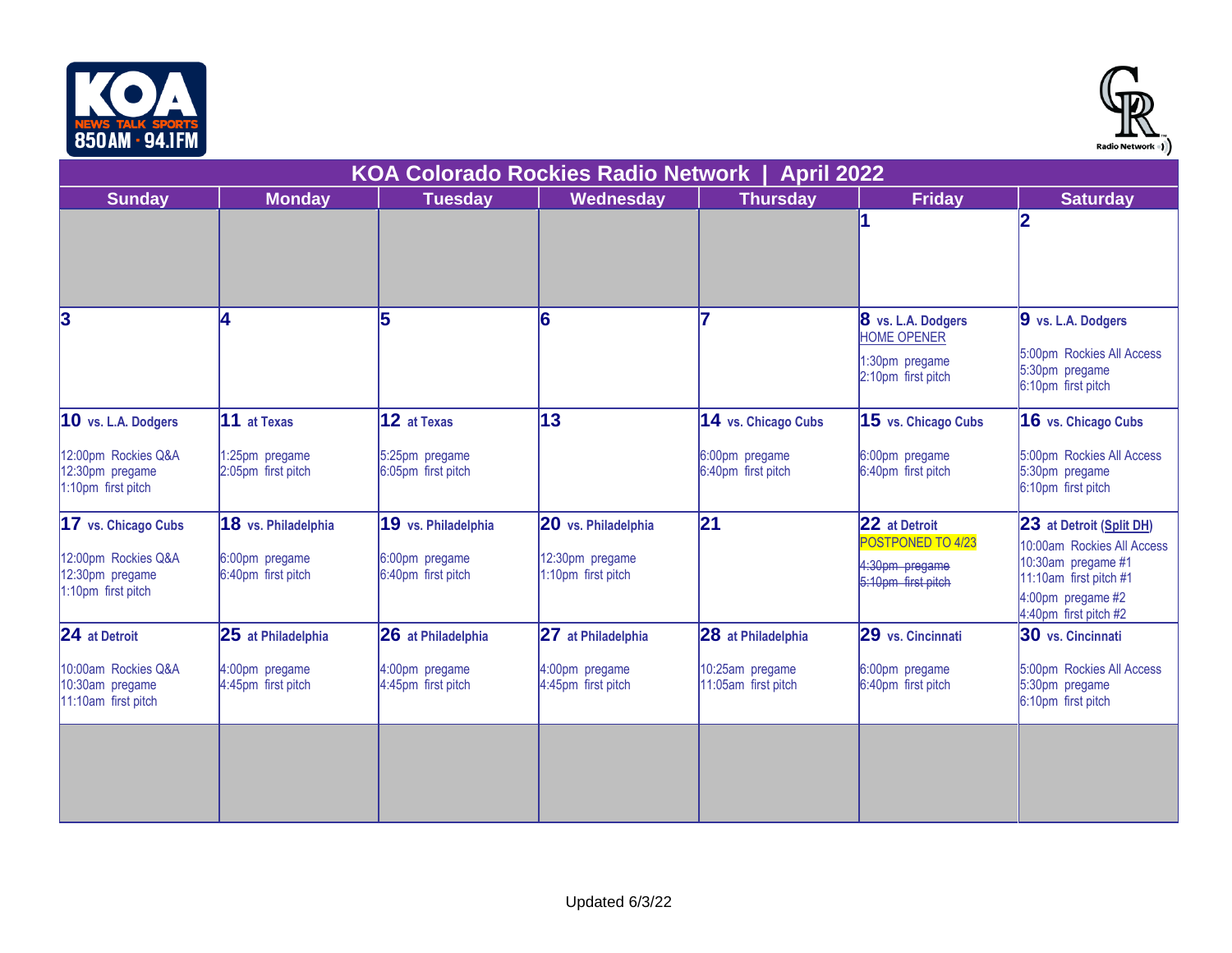



| וזו והדט וווח טטט                                             |                                                            |                                      |                                           |                                       |                                                           | Radio Network •) )                                                                                                      |
|---------------------------------------------------------------|------------------------------------------------------------|--------------------------------------|-------------------------------------------|---------------------------------------|-----------------------------------------------------------|-------------------------------------------------------------------------------------------------------------------------|
|                                                               |                                                            |                                      | <b>KOA Colorado Rockies Radio Network</b> | <b>May 2022</b>                       |                                                           |                                                                                                                         |
| <b>Sunday</b>                                                 | <b>Monday</b>                                              | <b>Tuesday</b>                       | Wednesday                                 | <b>Thursday</b>                       | <b>Friday</b>                                             | <b>Saturday</b>                                                                                                         |
| 1 vs. Cincinnati                                              | 12                                                         | 3 vs. Washington                     | $4$ vs. Washington                        | $5$ vs. Washington                    | 6 at Arizona                                              | at Arizona                                                                                                              |
| 12:00pm Rockies Q&A<br>12:30pm pregame<br>1:10pm first pitch  |                                                            | 6:00pm pregame<br>6:40pm first pitch | 6:00pm pregame<br>6:40pm first pitch      | 12:30pm pregame<br>1:10pm first pitch | 7:00pm pregame<br>7:40pm first pitch                      | 5:00pm Rockies All Access<br>5:30pm pregame<br>6:10pm first pitch                                                       |
| 8 at Arizona                                                  | 9 at San Francisco                                         | 10 at San Francisco                  | 11 at San Francisco                       | 12                                    | 13 vs. Kansas City                                        | 14 vs. Kansas City                                                                                                      |
| 1:00pm Rockies Q&A<br>1:30pm pregame<br>2:10pm first pitch    | 7:00pm pregame<br>7:45pm first pitch                       | 7:00pm pregame<br>7:45pm first pitch | 1:00pm pregame<br>1:45pm first pitch      |                                       | 6:00pm pregame<br>6:40pm first pitch                      | 5:00pm Rockies All Access<br>5:30pm pregame<br>6:10pm first pitch                                                       |
| 15 vs. Kansas City                                            | 16 vs. San Francisco                                       | 17 vs. San Francisco                 | 18 vs. San Francisco                      | 19                                    | <b>20</b> vs. New York Mets                               | 21 vs. N.Y. Mets (Split DH)                                                                                             |
| 12:00pm Rockies Q&A<br>12:30pm pregame<br>1:10pm first pitch  | 6:00pm pregame<br>6:40pm first pitch                       | 6:00pm pregame<br>6:40pm first pitch | 12:30pm pregame<br>1:10pm first pitch     |                                       | POSTPONED TO 5/21<br>6:00pm pregame<br>6:40pm first pitch | 12:00pm Rockies All Access<br>12:30pm pregame #1<br>1:10pm first pitch #1<br>6:00pm pregame #2<br>6:40pm first pitch #2 |
| 22 vs. New York Mets                                          | 23 at Pittsburgh                                           | 24 at Pittsburgh                     | 25 at Pittsburgh                          | 26 at Washington                      | 27 at Washington<br>POSTPONED TO 5/28                     | 28 at Washington (Split DH)                                                                                             |
| 12:00pm Rockies Q&A<br>12:30pm pregame<br>1:10pm first pitch  | 3:55pm pregame<br>4:35pm first pitch                       | 3:55pm pregame<br>4:35pm first pitch | 9:55am pregame<br>10:35am first pitch     | 4:25pm pregame<br>5:05pm first pitch  | 4:25pm pregame<br>5:05pm first pitch                      | 9:00am Rockies All Access<br>9:30am pregame #1<br>10:05am first pitch #1<br>3:30pm pregame #2<br>4:05pm first pitch #2  |
| 29 at Washington                                              | 30 vs. Miami<br><b>MEMORIAL DAY</b>                        | 31 vs. Miami<br>POSTPONED TO 6/1     |                                           |                                       |                                                           |                                                                                                                         |
| 10:30am Rockies Q&A<br>11:00am pregame<br>11:35am first pitch | 1:00pm Rockies Q&A<br>1:30pm pregame<br>2:10pm first pitch | 6:00pm pregame<br>6:40pm first pitch |                                           |                                       |                                                           |                                                                                                                         |
|                                                               |                                                            |                                      |                                           |                                       |                                                           |                                                                                                                         |
|                                                               |                                                            |                                      |                                           |                                       |                                                           |                                                                                                                         |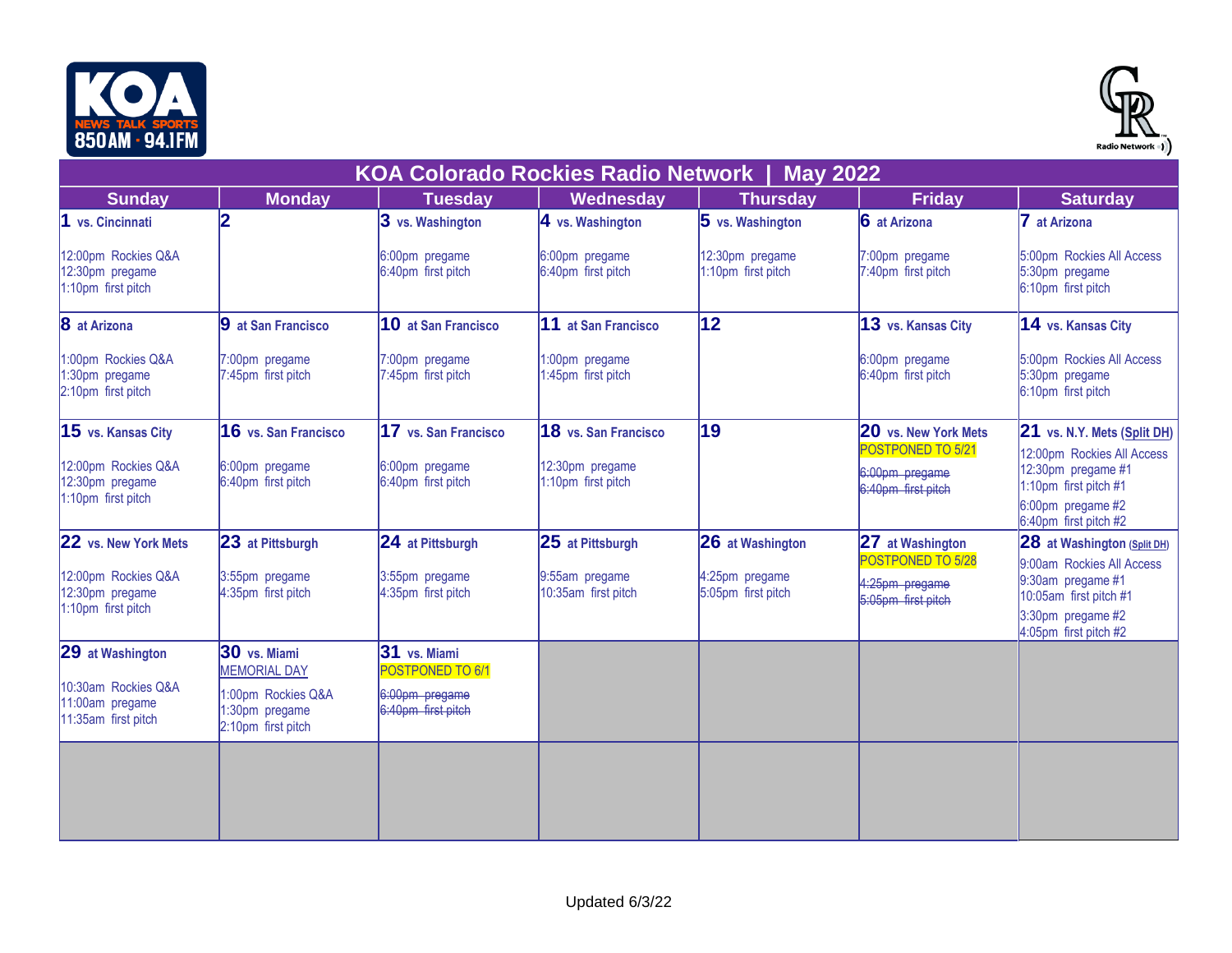



| וזו והדע והתשטט                                               |                                      |                                      | <b>KOA Colorado Rockies Radio Network</b>       | <b>June 2022</b>                      |                                      | Radio Network =) )                                                                                                    |
|---------------------------------------------------------------|--------------------------------------|--------------------------------------|-------------------------------------------------|---------------------------------------|--------------------------------------|-----------------------------------------------------------------------------------------------------------------------|
| <b>Sunday</b>                                                 | <b>Monday</b>                        | <b>Tuesday</b>                       | Wednesday                                       | <b>Thursday</b>                       | <b>Friday</b>                        | <b>Saturday</b>                                                                                                       |
|                                                               |                                      |                                      | 1 vs. Miami (Traditional DH)                    | 2 vs. Atlanta                         | 3 vs. Atlanta                        | 4 vs. Atlanta                                                                                                         |
|                                                               |                                      |                                      | 12:30pm pregame<br>1:10pm first pitch - game #1 | 6:00pm pregame<br>6:40pm first pitch  | 6:00pm pregame<br>6:40pm first pitch | 6:00pm Rockies All Access<br>6:30pm pregame<br>7:10pm first pitch                                                     |
| 5 vs. Atlanta                                                 | 6                                    | 7 at San Francisco                   | <b>8</b> at San Francisco                       | 9 at San Francisco                    | 10 at San Diego                      | 11 at San Diego (Split DH)                                                                                            |
| 12:00pm Rockies Q&A<br>12:30pm pregame<br>1:10pm first pitch  |                                      | 7:00pm pregame<br>7:45pm first pitch | 7:00pm pregame<br>7:45pm first pitch            | 1:00pm pregame<br>1:45pm first pitch  | 7:00pm pregame<br>7:40pm first pitch | 1:00pm Rockies All Access<br>1:30pm pregame #1<br>2:10pm first pitch #1<br>7:30pm pregame #2<br>8:10pm first pitch #2 |
| 12 at San Diego                                               | 13                                   | 14 vs. Cleveland                     | 15 vs. Cleveland                                | 16 vs. Cleveland                      | 17 vs. San Diego                     | 18 vs. San Diego                                                                                                      |
| 1:00pm Rockies Q&A<br>:30pm pregame<br>2:10pm first pitch     |                                      | 6:00pm pregame<br>6:40pm first pitch | 6:00pm pregame<br>6:40pm first pitch            | 12:30pm pregame<br>1:10pm first pitch | 6:00pm pregame<br>6:40pm first pitch | 6:00pm Rockies All Access<br>6:30pm pregame<br>7:10pm first pitch                                                     |
| 19 vs. San Diego                                              | 20                                   | 21 at Miami                          | 22 at Miami                                     | 23 at Miami                           | 24 at Minnesota                      | 25 at Minnesota                                                                                                       |
| 12:00pm Rockies Q&A<br>12:30pm pregame<br>1:10pm first pitch  |                                      | 4:00pm pregame<br>4:40pm first pitch | 4:00pm pregame<br>4:40pm first pitch            | 9:30am pregame<br>10:10am first pitch | 5:30pm pregame<br>6:10pm first pitch | 4:00pm Rockies All Access<br>4:30pm pregame<br>5:15pm first pitch                                                     |
| 26 at Minnesota                                               | 27 vs. L.A. Dodgers                  | 28 vs. L.A. Dodgers                  | 29 vs. L.A. Dodgers                             | 30                                    |                                      |                                                                                                                       |
| 11:00am Rockies Q&A<br>11:30am pregame<br>12:10pm first pitch | 6:00pm pregame<br>6:40pm first pitch | 6:00pm pregame<br>6:40pm first pitch | 6:00pm pregame<br>6:40pm first pitch            |                                       |                                      |                                                                                                                       |
|                                                               |                                      |                                      |                                                 |                                       |                                      |                                                                                                                       |
|                                                               |                                      |                                      |                                                 |                                       |                                      |                                                                                                                       |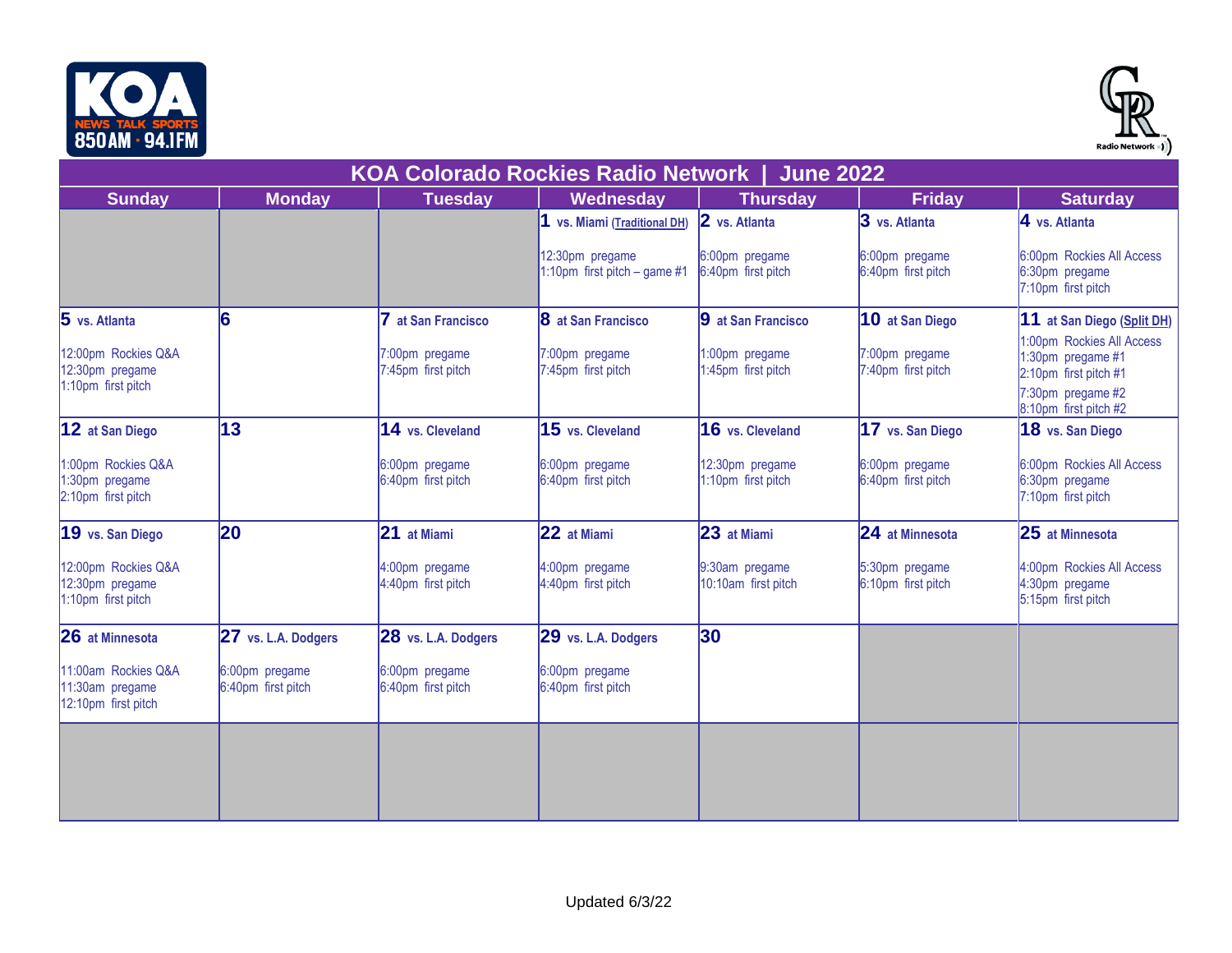



| ווו והדט וווח טטט                                             |                                                            |                                           |                                                                       |                                             |                                      | Radio Network •) )                                                  |
|---------------------------------------------------------------|------------------------------------------------------------|-------------------------------------------|-----------------------------------------------------------------------|---------------------------------------------|--------------------------------------|---------------------------------------------------------------------|
|                                                               |                                                            | <b>KOA Colorado Rockies Radio Network</b> |                                                                       | <b>July 2022</b>                            |                                      |                                                                     |
| <b>Sunday</b>                                                 | <b>Monday</b>                                              | <b>Tuesday</b>                            | Wednesday                                                             | <b>Thursday</b>                             | <b>Friday</b>                        | <b>Saturday</b>                                                     |
|                                                               |                                                            |                                           |                                                                       |                                             | 1 vs. Arizona                        | 2 vs. Arizona                                                       |
|                                                               |                                                            |                                           |                                                                       |                                             | 5:30pm pregame<br>6:10pm first pitch | 6:00pm Rockies All Access<br>6:30pm pregame<br>7:10pm first pitch   |
| 3 vs. Arizona                                                 | 4 at L.A. Dodgers<br><b>INDEPENDENCE DAY</b>               | 5 at L.A. Dodgers                         | 6 at L.A. Dodgers                                                     | 7 at Arizona                                | 8 at Arizona                         | 9 at Arizona                                                        |
| 12:00pm Rockies Q&A<br>12:30pm pregame<br>1:10pm first pitch  | 7:00pm Rockies Q&A<br>7:30pm pregame<br>8:10pm first pitch | 7:30pm pregame<br>8:10pm first pitch      | 7:30pm pregame<br>8:10pm first pitch                                  | 7:00pm pregame<br>7:40pm first pitch        | 7:00pm pregame<br>7:40pm first pitch | 1:00pm Rockies All Access<br>1:30pm pregame<br>2:10pm first pitch   |
| 10 at Arizona                                                 | 11 vs. San Diego                                           | 12 vs. San Diego                          | 13 vs. San Diego                                                      | 14 vs. San Diego                            | 15 vs. Pittsburgh                    | 16 vs. Pittsburgh                                                   |
| 1:00pm Rockies Q&A<br>1:30pm pregame<br>2:10pm first pitch    | 6:00pm pregame<br>6:40pm first pitch                       | 6:00pm pregame<br>6:40pm first pitch      | 6:00pm pregame<br>6:40pm first pitch                                  | 12:30pm pregame<br>1:10pm first pitch       | 6:00pm pregame<br>6:40pm first pitch | 12:00pm Rockies All Access<br>12:30pm pregame<br>1:10pm first pitch |
| 17 vs. Pittsburgh                                             | 18                                                         | 19                                        | 20                                                                    | 21                                          | 22 at Milwaukee                      | 23 at Milwaukee                                                     |
| 12:00pm Rockies Q&A<br>12:30pm pregame                        |                                                            | Major League Baseball All-Star Break      | 5:30pm pregame<br>6:10pm first pitch                                  | 4:00pm Rockies All Access<br>4:30pm pregame |                                      |                                                                     |
| 1:10pm first pitch                                            |                                                            |                                           |                                                                       |                                             |                                      | 5:10pm first pitch                                                  |
| 24 at Milwaukee                                               | 25 at Milwaukee                                            |                                           | 26 vs. Chicago White Sox 27 vs. Chicago White Sox 28 vs. L.A. Dodgers |                                             | 29 vs. L.A. Dodgers                  | 30 vs. L.A. Dodgers                                                 |
| 11:00am Rockies Q&A<br>11:30am pregame<br>12:10pm first pitch | 6:00pm pregame<br>6:10pm first pitch                       | 6:00pm pregame<br>6:40pm first pitch      | 12:30pm pregame<br>1:10pm first pitch                                 | 6:00pm pregame<br>6:40pm first pitch        | 6:00pm pregame<br>6:40pm first pitch | 5:00pm Rockies All Access<br>5:30pm pregame<br>6:10pm first pitch   |
| 31 vs. L.A. Dodgers                                           |                                                            |                                           |                                                                       |                                             |                                      |                                                                     |
| 12:00pm Rockies Q&A<br>12:30pm pregame<br>1:10pm first pi     |                                                            |                                           |                                                                       |                                             |                                      |                                                                     |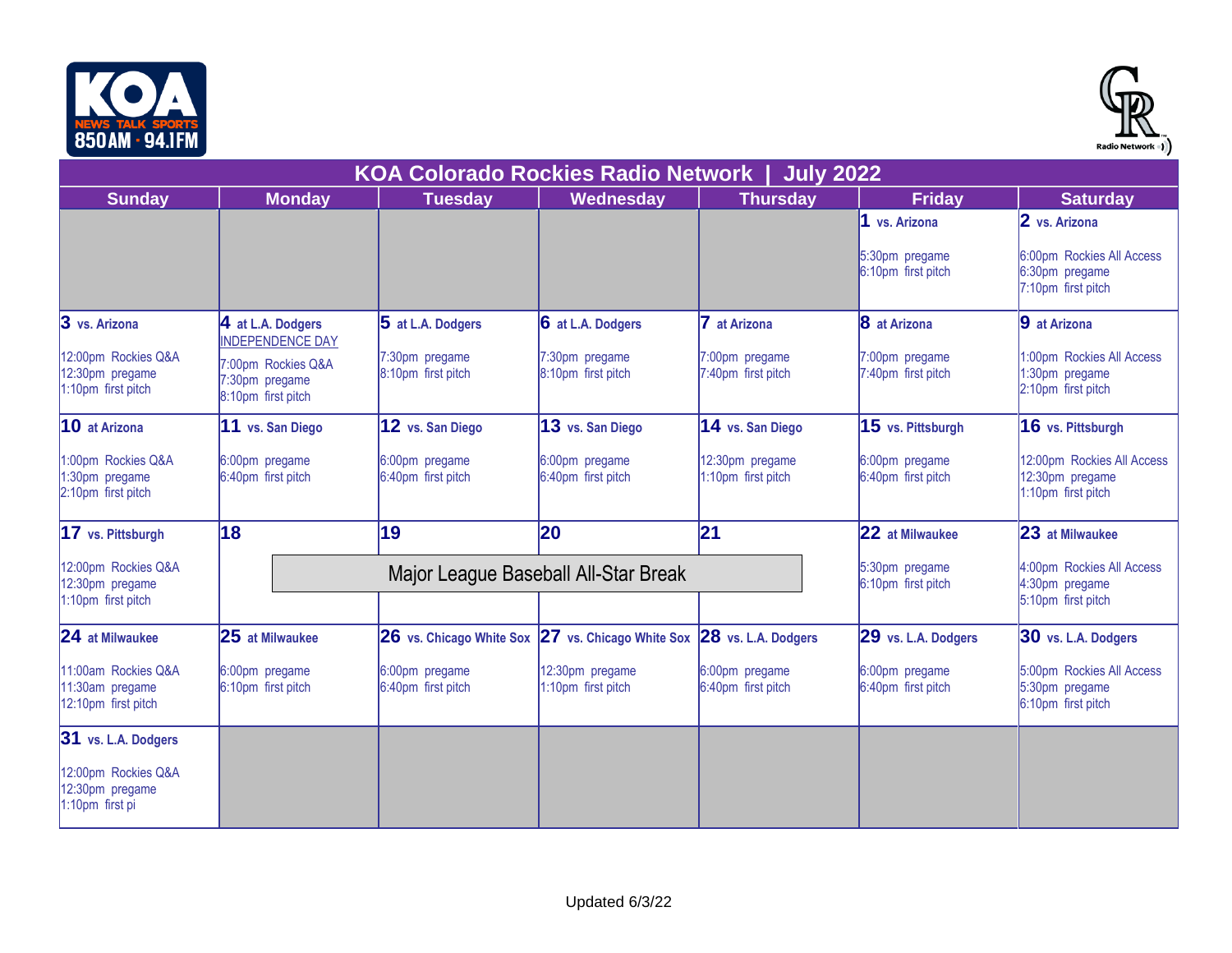



|                                                               | <b>KOA Colorado Rockies Radio Network  </b><br><b>August 2022</b> |                                                                                          |                                       |                                        |                                      |                                                                                              |  |  |
|---------------------------------------------------------------|-------------------------------------------------------------------|------------------------------------------------------------------------------------------|---------------------------------------|----------------------------------------|--------------------------------------|----------------------------------------------------------------------------------------------|--|--|
| <b>Sunday</b>                                                 | <b>Monday</b>                                                     | <b>Tuesday</b>                                                                           | Wednesday                             | <b>Thursday</b>                        | <b>Friday</b>                        | <b>Saturday</b>                                                                              |  |  |
|                                                               | 1 at San Diego                                                    | 2 at San Diego (Split DH)                                                                | 3 at San Diego                        | 4 at San Diego                         | 5 at Arizona                         | 6 at Arizona                                                                                 |  |  |
|                                                               | 7:00pm pregame<br>7:40pm first pitch                              | 1:30pm pregame #1<br>2:10pm first pitch #1<br>7:30pm pregame #2<br>8:10pm first pitch #2 | 7:00pm pregame<br>7:40pm first pitch  | 1:30pm pregame<br>2:10pm first pitch   | 7:00pm pregame<br>7:40pm first pitch | 5:00pm Rockies All Access<br>5:30pm pregame<br>6:10pm first pitch                            |  |  |
| 7 at Arizona                                                  | 8                                                                 | 9 vs. St. Louis                                                                          | 10 vs. St. Louis                      | 11 vs. St. Louis                       | 12 vs. Arizona                       | 13 vs. Arizona                                                                               |  |  |
| 1:00pm Rockies Q&A<br>1:30pm pregame<br>2:10pm first pitch    |                                                                   | 6:00pm pregame<br>6:40pm first pitch                                                     | 6:00pm pregame<br>6:40pm first pitch  | 12:30pm pregame<br>1:10pm first pitch  | 6:00pm pregame<br>6:40pm first pitch | <b>AIRS ON 630 KHOW</b><br>5:00pm Rockies All Access<br>5:30pm pregame<br>6:10pm first pitch |  |  |
| 14 vs. Arizona                                                | 15                                                                | 16 at St. Louis                                                                          | 17 at St. Louis                       | 18 at St. Louis                        | 19 vs. San Francisco                 | 20 vs. San Francisco                                                                         |  |  |
| 12:00pm Rockies Q&A<br>12:30pm pregame<br>1:10pm first pitch  |                                                                   | 5:00pm pregame<br>5:45pm first pitch                                                     | 5:00pm pregame<br>5:45pm first pitch  | 10:30am pregame<br>11:15am first pitch | 6:00pm pregame<br>6:40pm first pitch | 5:00pm Rockies All Access<br>5:30pm pregame<br>6:10pm first pitch                            |  |  |
| 21 vs. San Francisco                                          | 22                                                                | 23 vs. Texas                                                                             | 24 vs. Texas                          | <b>25 at New York Mets</b>             | 26 at New York Mets                  | 27 at New York Mets<br><b>AIRS ON 630 KHOW</b>                                               |  |  |
| 12:00pm Rockies Q&A<br>12:30pm pregame<br>1:10pm first pitch  |                                                                   | 6:00pm pregame<br>6:40pm first pitch                                                     | 12:30pm pregame<br>1:10pm first pitch | 4:30pm pregame<br>5:10pm first pitch   | 4:30pm pregame<br>5:10pm first pitch | 4:00pm Rockies All Access<br>4:30pm pregame<br>5:10pm first pitch                            |  |  |
| 28 at New York Mets                                           | 29                                                                | 30 at Atlanta                                                                            | 31 at Atlanta                         |                                        |                                      |                                                                                              |  |  |
| 10:30am Rockies Q&A<br>11:00am pregame<br>11:40am first pitch |                                                                   | 4:40pm pregame<br>5:20pm first pitch                                                     | 4:40pm pregame<br>5:20pm first pitch  |                                        |                                      |                                                                                              |  |  |
|                                                               |                                                                   |                                                                                          |                                       |                                        |                                      |                                                                                              |  |  |
|                                                               |                                                                   |                                                                                          |                                       |                                        |                                      |                                                                                              |  |  |
|                                                               |                                                                   |                                                                                          |                                       |                                        |                                      |                                                                                              |  |  |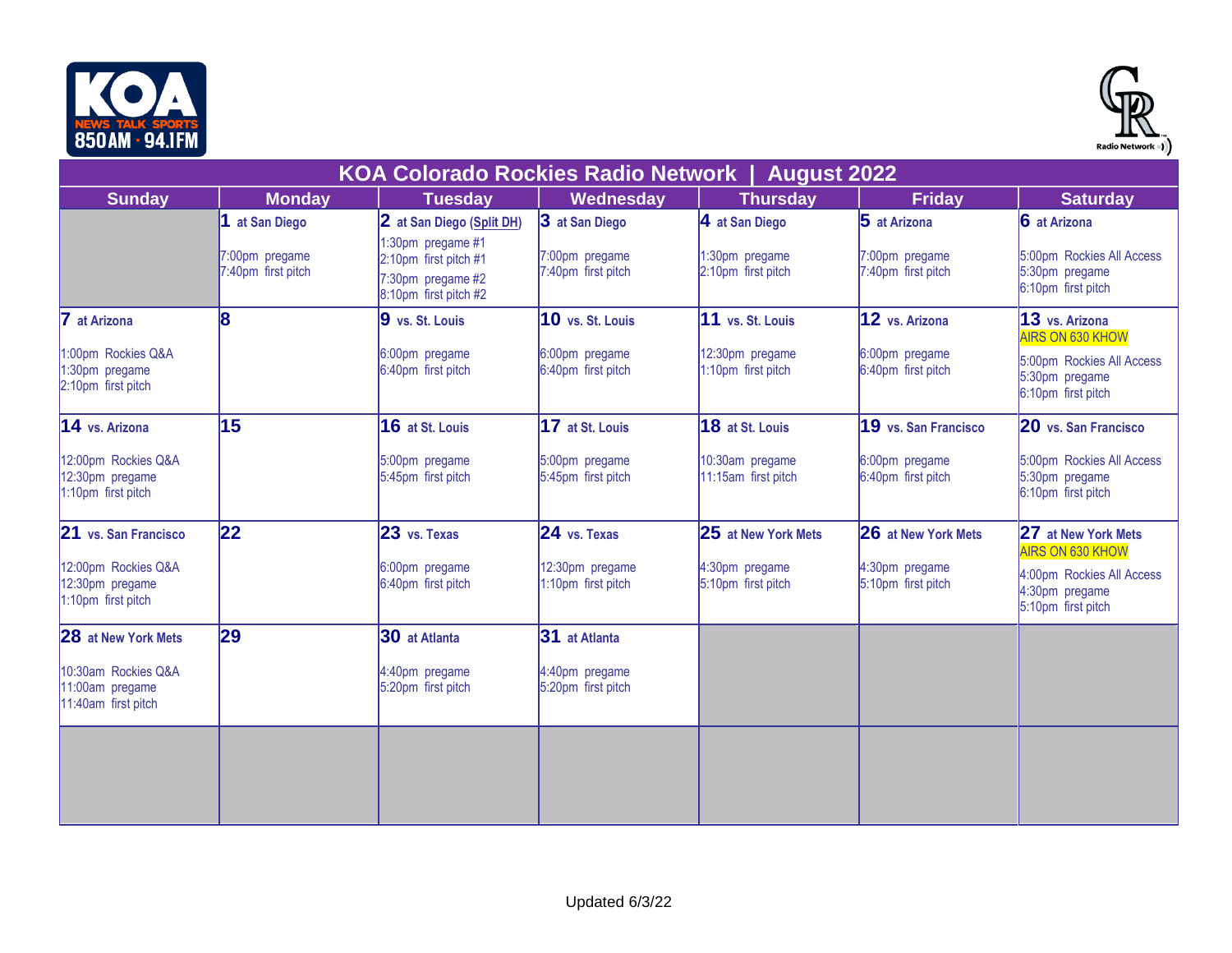



| ווו והדט וווח טטט                                                                       |                                                            |                                           |                                       |                                       |                                        | Radio Network •) )                                                   |
|-----------------------------------------------------------------------------------------|------------------------------------------------------------|-------------------------------------------|---------------------------------------|---------------------------------------|----------------------------------------|----------------------------------------------------------------------|
|                                                                                         |                                                            | <b>KOA Colorado Rockies Radio Network</b> |                                       | <b>September 2022</b>                 |                                        |                                                                      |
| <b>Sunday</b>                                                                           | <b>Monday</b>                                              | <b>Tuesday</b>                            | Wednesday                             | <b>Thursday</b>                       | <b>Friday</b>                          | <b>Saturday</b>                                                      |
|                                                                                         |                                                            |                                           |                                       | 1 at Atlanta                          | 2 at Cincinnati                        | 3 at Cincinnati                                                      |
|                                                                                         |                                                            |                                           |                                       | 4:40pm pregame<br>5:20pm first pitch  | 4:00pm pregame<br>4:40pm first pitch   | 3:30pm Rockies All Access<br>4:00pm pregame<br>4:40pm first pitch    |
| $\vert$ 4 at Cincinnati                                                                 | 5 vs. Milwaukee<br><b>ABOR DAY</b>                         | 6 vs. Milwaukee                           | 7 vs. Milwaukee                       | 18                                    | 9 vs. Arizona                          | 10 vs. Arizona                                                       |
| 10:30am Rockies Q&A<br>11:00am pregame<br>11:40am first pitch                           | 1:00pm Rockies Q&A<br>1:30pm pregame<br>2:10pm first pitch | 6:00pm pregame<br>6:40pm first pitch      | 12:30pm pregame<br>1:10pm first pitch |                                       | 6:00pm pregame<br>6:40pm first pitch   | 5:00pm Rockies All Access<br>5:30pm pregame<br>6:10pm first pitch    |
| 11 vs. Arizona                                                                          | 12                                                         | 13 at Chicago White Sox                   | 14 at Chicago White Sox               | 15                                    | <b>16 at Chicago Cubs</b>              | 17 at Chicago Cubs                                                   |
| 12:00pm Rockies Q&A<br>12:30pm pregame<br>1:10pm first pitch                            |                                                            | 5:30pm pregame<br>6:10pm first pitch      | 5:30pm pregame<br>6:10pm first pitch  |                                       | 11:40am pregame<br>12:20pm first pitch | 11:00am Rockies All Access<br>11:40am pregame<br>12:20pm first pitch |
| <b>18</b> at Chicago Cubs<br><b>AIRS ON 630 KHOW</b>                                    | 19 vs. San Francisco                                       | 20 vs. San Francisco                      | 21 vs. San Francisco                  | 22 vs. San Francisco                  | 23 vs. San Diego                       | 24 vs. San Diego                                                     |
| 11:00am Rockies Q&A<br>11:40am pregame<br>12:20pm first pitch                           | 6:00pm pregame<br>6:40pm first pitch                       | 6:00pm pregame<br>6:40pm first pitch      | 6:00pm pregame<br>6:40pm first pitch  | 12:30pm pregame<br>1:10pm first pitch | 5:30pm pregame<br>6:10pm first pitch   | 5:00pm Rockies All Access<br>5:30pm pregame<br>6:10pm first pitch    |
| 25 vs. San Diego                                                                        | 26                                                         | 27 at San Francisco                       | 28 at San Francisco                   | 29 at San Francisco                   | 30 at L.A. Dodgers                     |                                                                      |
| <b>AIRS ON 630 KHOW</b><br>12:00pm Rockies Q&A<br>12:30pm pregame<br>1:10pm first pitch |                                                            | 7:00pm pregame<br>7:45pm first pitch      | 7:00pm pregame<br>7:45pm first pitch  | 7:00pm pregame<br>7:45pm first pitch  | 7:30pm pregame<br>8:10pm first pitch   |                                                                      |
|                                                                                         |                                                            |                                           |                                       |                                       |                                        |                                                                      |
|                                                                                         |                                                            |                                           |                                       |                                       |                                        |                                                                      |
|                                                                                         |                                                            |                                           |                                       |                                       |                                        |                                                                      |